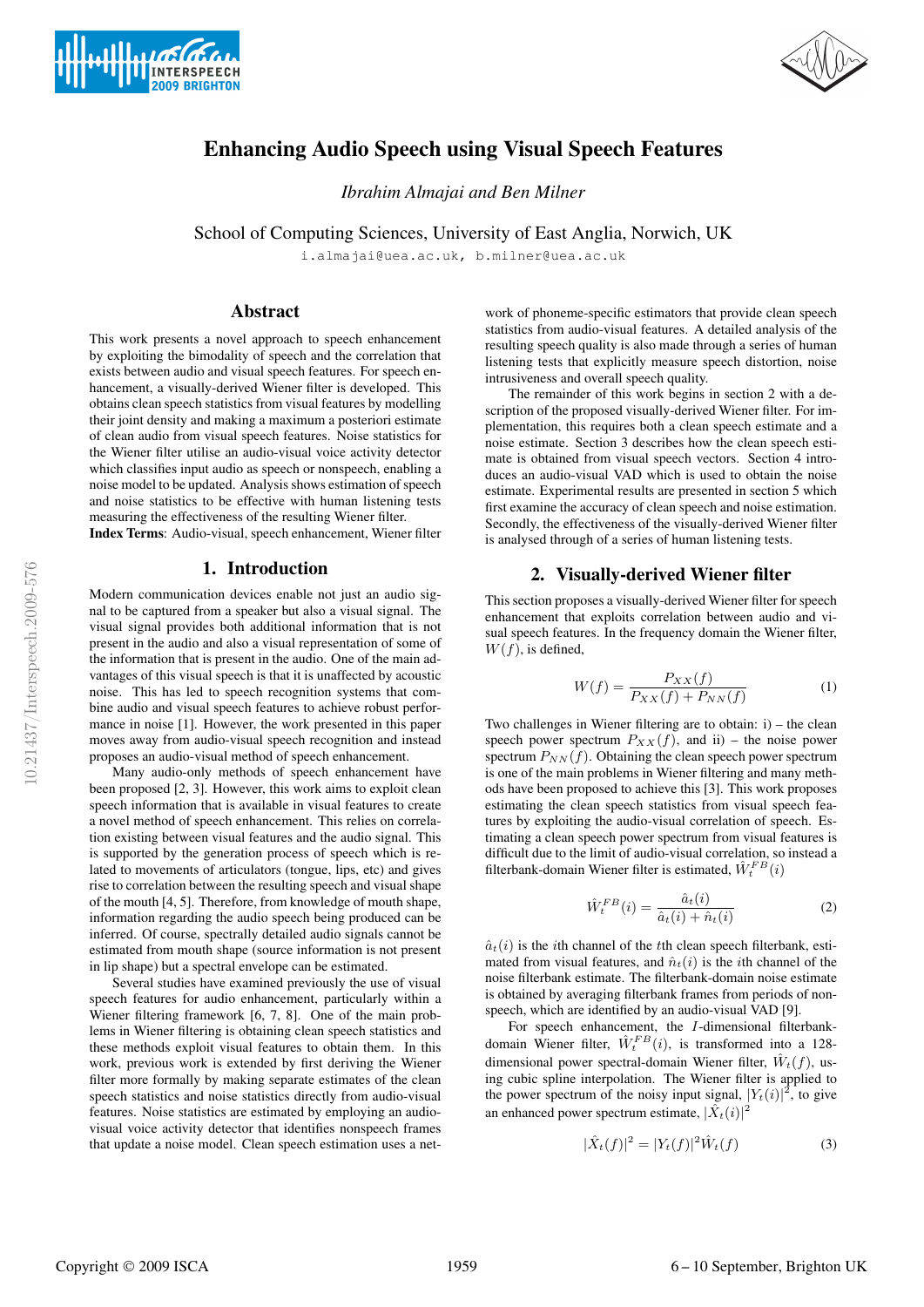The power spectrum estimate is combined with the phase of the noisy speech,  $\angle Y_t(f)$ , and an inverse Fourier transform applied to obtain a frame of time-domain samples. Overlap and adding of these frames gives the enhanced time-domain waveform.

The next two sections describe estimation of the clean speech and noise filterbanks required by the Wiener filter.

### 3. Clean speech filterbank estimation

Estimation of clean filterbank vectors from visual vectors is achieved by modelling the joint density of audio-visual features. This begins by defining an  $I+J$ -dimensional audio-visual feature vector,  $z_t$ 

$$
\boldsymbol{z}_t = [\boldsymbol{a}_t, \boldsymbol{v}_t] \tag{4}
$$

 $a_t$  and  $v_t$  are the audio and visual features, which in this work are log filterbank audio vectors and 2-D DCT visual features, as these were found to exhibit high levels of audio-visual correlation [4]. Given a model of the joint density of the audio-visual vectors,  $\Phi^{av}$ , a MAP estimate of the audio vector,  $\hat{a}_t$ , can be made from a visual vector,  $v_t$ 

$$
\hat{\boldsymbol{a}}_t = \arg\max_{\boldsymbol{a}} \left( p\left(\boldsymbol{a}|\boldsymbol{v}_t, \boldsymbol{\Phi}^{av}\right)\right) \tag{5}
$$

Previous work established that audio-visual correlation was maximised when measured within individual phonemes rather than measured across all speech [4]. Therefore, the MAP estimation is constrained to make a localised estimate from a set of phoneme-specific models of the joint density of audio-visual features. Localising prediction in this way is achieved by a network of audio-visual HMMs which first decode input audiovisual vectors into a phoneme sequence, from which estimates of clean audio features are made.

#### 3.1. Modelling phoneme-specific audio-visual vectors

Phoneme-specific joint densities of audio and visual vectors are modelled by first creating a set of monophone HMMs. These are trained on audio-visual vectors, based on equation 4, but with the filterbank component transformed into an MFCC vector augmented by velocity and acceleration. A set of  $W=36$  3state, 16-mode diagonal covariance matrix monophone HMMs are created, together with a 3-state silence HMM.

Using the set of phoneme HMMs, forced Viterbi decoding is applied to each training data utterance to determine the phoneme allocation for each audio-visual feature vector. Therefore, for a training data utterance,  $Z' = [z'_0, ..., z'_t, ..., z'_{T-1}]$ (the dash indicates the transform of the filterbank to an MFCC vector and inclusion of temporal derivatives), a phoneme allocation,  $\mathbf{m} = [m_0, ..., m_t, ..., m_{T-1}]$  is computed that indicates the phoneme,  $m_t$ , that the tth feature vector is allocated, where  $m_t \in \{0, ..., W\}$ . Using the phoneme allocation for each feature vector in the training database, Z, a set of phoneme specific audio-visual vector pools,  $\Omega_w$ , are created for each phoneme w

$$
\Omega_w = \{ z_t \in Z : m_t = w \}
$$
 (6)

For the audio-visual vectors in each phoneme pool, expectationmaximisation (EM) clustering is applied to create a  $K$  cluster Gaussian mixture model (GMM),  $\Phi_w^{av}$ , that models the joint density of the audio-visual vectors for phoneme  $w$ ,

$$
\Phi_w^z(\boldsymbol{z}) = \sum_{k=1}^K \alpha_k \phi_{k,w}^z = \sum_{k=1}^K \alpha_k \ \mathcal{N}(\boldsymbol{z}; \boldsymbol{\mu}_k^z, \boldsymbol{\Sigma}_k^z) \tag{7}
$$

The kth cluster is represented by a prior probability,  $\alpha_k$ , Gaussian probability density function (PDF),  $\overline{\phi}_{k,w}^z$  with mean vector,  $\mu_k^z$ , and covariance matrix,  $\Sigma_k^z$ 

$$
\boldsymbol{\mu}_{k,w}^z = \left[ \begin{array}{c} \boldsymbol{\mu}_{k,w}^a \\ \boldsymbol{\mu}_{k,w}^v \end{array} \right] \quad \text{and} \quad \boldsymbol{\Sigma}_{k,w}^{zz} = \left[ \begin{array}{cc} \boldsymbol{\Sigma}_{k,w}^{aa} & \boldsymbol{\Sigma}_{k,w}^{av} \\ \boldsymbol{\Sigma}_{k,w}^{va} & \boldsymbol{\Sigma}_{k,w}^{vv} \end{array} \right] (8)
$$

Each mean vector comprises an I-dimensional mean filterbank audio vector,  $\mu_k^a$ , and a *J*-dimensional mean 2-D DCT visual vector,  $\mu_k^v$ . The covariance matrices comprises four components; the IxI-dimensional covariance matrix of the audio vector,  $\Sigma_k^{aa}$ , the JxJ-dimensional covariance of the visual vector,  $\Sigma_k^{vv}$ , and the *IxJ* and *JxI*-dimensional cross-covariances of the audio and visual vectors,  $\Sigma_k^{av}$  and  $\Sigma_k^{va}$ .

#### 3.2. Estimation of clean speech filterbank vectors

Estimating clean speech filterbank vectors, using the phonemespecific GMMs, begins by using the audio-visual speech recogniser to determine the phoneme sequence from the input noisy audio and visual features. Within the audio-visual speech recogniser, the signal-to-noise ratio (SNR) is used to adjust the contribution made by the audio and visual observation probabilities

$$
b_{\rho}(z_t) = b_{\rho}^{\mathbf{a}}(x_t)^{\gamma(SNR_t)} b_{\rho}^{\mathbf{v}}(v_t)^{1-\gamma(SNR_t)}
$$
(9)

 $b<sub>o</sub>(z<sub>t</sub>)$  is the observation probability of the audio-visual vector,  $z_t$ , in state  $\rho$ .  $b^x_\rho(x_t)$  and  $b^v_\rho(v_t)$  are the observation probabilities from the audio and visual streams respectively and  $\gamma(SNR_t)$  is a nonlinear function that maps the SNR into a weight in the range  $0 \leq \gamma(SNR_t) \leq 1$ . At low SNRs,  $\gamma(SNR_t)$  approaches zero which reduces the contribution made by the audio features. Specific details are given in [10]. From an input sequence of audiovisual vectors,  $\mathbf{Z} = [\mathbf{z}_0, ..., \mathbf{z}_t, ..., \mathbf{z}_{T-1}]$ , a phoneme sequence  $m = [m_0, ..., m_t, ..., m_{T-1}]$  is computed using an uncontrained phoneme grammar which provides, for each audiovisual vector,  $z_t$ , the phoneme-specific GMM,  $\Phi_{m_t}$ , from where the clean filterbank vector,  $\hat{a}_t$ , will be estimated. A weighted MAP estimate of the filterbank vector,  $\hat{a}_t$ , is made using each of the K clusters,  $\phi_{k,m_t}^{\mathbf{z}}$ , in the GMM,  $\Phi_{k,m_t}^{\mathbf{z}}$ 

$$
\hat{a}_t = \sum_{k=1}^K h_{k,m_t}(v_t) \arg \max_{a_t} \left\{ p\left(a_t|v_t, \phi_{k,w}^z\right) \right\} \qquad (10)
$$

 $h_{k,m_t}(v_t)$  is the posterior probability of the visual vector,  $v_t$ , in the kth cluster of the GMM associated with phoneme  $m_t$ 

$$
h_{k,m_t}(\boldsymbol{v}_t) = \frac{\alpha_{k,m_t} p(\boldsymbol{v}_t | \phi_{k,m_t}^{\boldsymbol{v}})}{\sum_{k=1}^{K} \alpha_{k,m_t} p(\boldsymbol{v}_t | \phi_{k,m_t}^{\boldsymbol{v}})}
$$
(11)

where  $p(\boldsymbol{v}_t|\phi_{k,m_t}^{\boldsymbol{v}})$  is the marginal distribution of visual vectors for the kth cluster in the GMM specific to phoneme  $m_t$ .

## 4. Noise filterbank estimation

The noise filterbank estimate for the Wiener filter is obtained by averaging nonspeech filterbank vectors preceeding speech. To identify these nonspeech vectors an audio-visual VAD is proposed. This classifies input vectors as speech or nonspeech using a pair of GMMs, one modelling speech and the other nonspeech. Audio-visual vectors from a set of training data, Z, are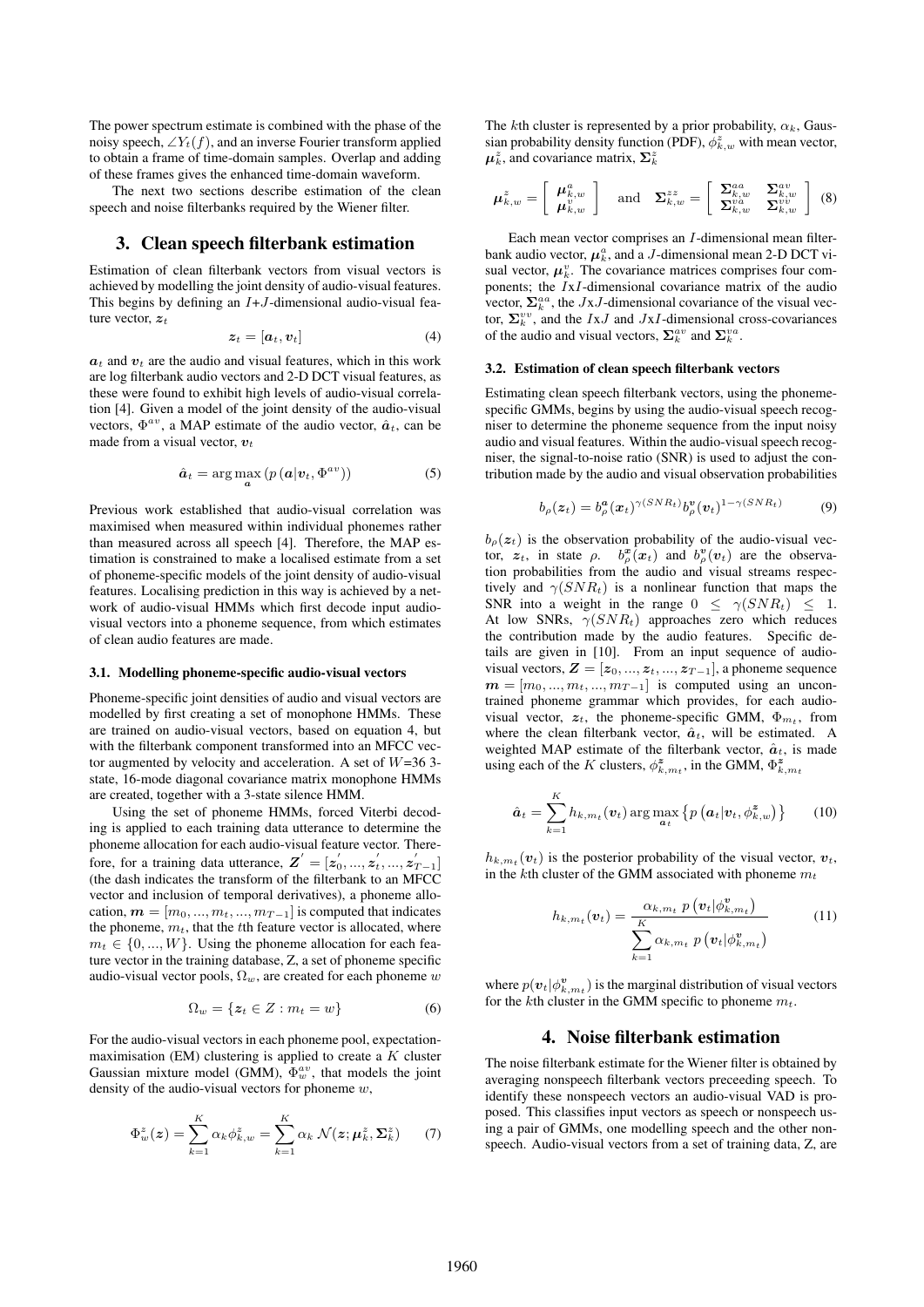first pooled into two sets, one corresponding to speech,  $\Psi^{s,z}$ , and the other nonspeech,  $\Psi^{ns,z}$ 

$$
\Psi^{s,z} = \{ z_t \in Z : c_t = speech \}
$$
  

$$
\Psi^{ns,z} = \{ z_t \in Z : c_t = nonspeech \}
$$
 (12)

 $c_t$  is a reference label associated with each feature vector and indicates whether the signal is speech or nonspeech. From the two vector pools, EM clustering is applied to create two GMMs each comprising  $D$  clusters, one modelling speech,  $\Theta^{s,z}$ , and the other modelling nonspeech,  $\Theta^{ns,z}$ .

Classification of audio-visual vectors as speech or nonspeech could be made from the GMM probabilities directly. However, in noisy speech, audio features becomes less reliable which increases classification errors. To improve robustness, the GMMs are decomposed in a similar way to the audio-visual observation probabilities in equation 9, and the relative contribution of the audio and visual components adjusted by a function,  $\beta$ , of the SNR. Thus the scaled probabilities of an audiovisual vector,  $z_t$  being speech or nonspeech can be computed

$$
p(\mathbf{z}_t|s) = \Theta^{s,a}(\mathbf{a}_t)^{\beta(SNR_t)} \Theta^{s,v}(\mathbf{v}_t)^{1-\beta(SNR_t)}
$$
  

$$
p(\mathbf{z}_t|ns) = \Theta^{ns,a}(\mathbf{a}_t)^{\beta(SNR_t)} \Theta^{ns,v}(\mathbf{v}_t)^{1-\beta(SNR_t)}
$$
 (13)

The terms  $\Theta^{s,a}$  and  $\Theta^{ns,a}$  represent the audio components of the speech and nonspeech GMMs, while  $\Theta^{s,v}$  and  $\Theta^{ns,v}$  represent the visual components. Classification of an audio-visual vector,  $z_t$ , as speech or nonspeech can then be made from the two scaled GMM probabilities

$$
\hat{c}_t = \begin{cases}\n\text{ speech} & p(\mathbf{z}_t|s) \ge p(\mathbf{z}_t|ns) \\
\text{nonspeech} & p(\mathbf{z}_t|s) < p(\mathbf{z}_t|ns)\n\end{cases} \tag{14}
$$

For audio-visual vectors labelled as nonspeech, the filterbank components are extracted and averaged to provide the filterbank-domain noise estimate,  $\hat{n}_t$ , used in the Wiener filter of equation 2. The SNR estimate in equation 13 uses a noise estimate taken from the first few frames of the signal which are assumed noise. The noise estimate produced by the audio-visual VAD is used to provide the SNR estimate in equation 9.

## 5. Experimental results

The experiments first examine the accuracy of clean filterbank estimation and noise filterbank estimation, which are used by the Wiener filter. The quality of the enhanced speech from the Wiener filter is then analysed using human listening tests. For all experiments a set of 277 utterances, spoken by a UK male speaker have been used, with 200 utterances used for training and 77 for testing, providing  $T = 38,728$  test vectors. The audio was sampled at a rate of 8kHz and processed at a rate of 100 vectors per second. The video was originally recorded at 25 frames per second and was upsampled to 100 vectors per second to be equal to the audio frame rate. A total of 36 phonemes occur in the database which was manually aligned to provide phoneme reference labels for each utterance.

#### 5.1. Clean speech and noise filterbank estimation

This section examines the accuracy of clean speech filterbank estimation and noise filterbank estimation from audio-visual speech features. Estimation accuracy is measured using the root mean square (RMS) error. As noise is added artificially in these



Figure 1: *RMS speech and noise filterbank estimation error*



Figure 2: *VAD classification accuracy and HMM phoneme decoding accuracy in clean speech and noisy speech*

experiments, reference clean speech and noise values are available for the RMS error calculation. Figure 1 shows clean filterbank and noise filterbank RMS errors at SNRs of 20dB, 10dB and 0dB in car noise.

Clean speech filterbank estimation is relatively stable, even in low SNRs. This is attributed to significant use of the visual component of the audio-visual vector being used in clean speech filterbank estimation (equation 10) which is independent of noise. Audio features are used in the decoding to determine the phoneme sequence used in estimation, but the effect of noise is minimised by the SNR-dependent adjustment of the audio and visual observation probability components (equation 9). To illustrate this, figure 2 shows audio-visual phoneme decoding accuracy, which reduces from 58% in clean conditions to 30% at 0dB. As SNRs reduce, the visual features make more contribution than audio features and hence performance stabilises at the visual-only performance of 30%.

Figure 1 also shows noise filterbank estimation to be stable across SNRs with lower RMS error than clean speech filterbank estimation. The noise estimates are obtained by averaging audio frames identified as being noise-only by the AV-VAD, thus making VAD accuracy important in noise estimation. Figure 2 shows AV-VAD accuracy to reduce from 98% in clean speech to 95% in noisy speech, which is equal to visual-only VAD performance. As with phoneme decoding, the lower limit on performance is visual-only performance, which avoids the typical breakdown in performance that audio features suffer in noise.

#### 5.2. Speech enhancement

This section uses a series of human listening tests to analyse speech quality following visually-derived Wiener filtering. Test set utterances were first contaminated by car noise at SNRs of 20dB, 10dB and 5dB. The speech was then passed through